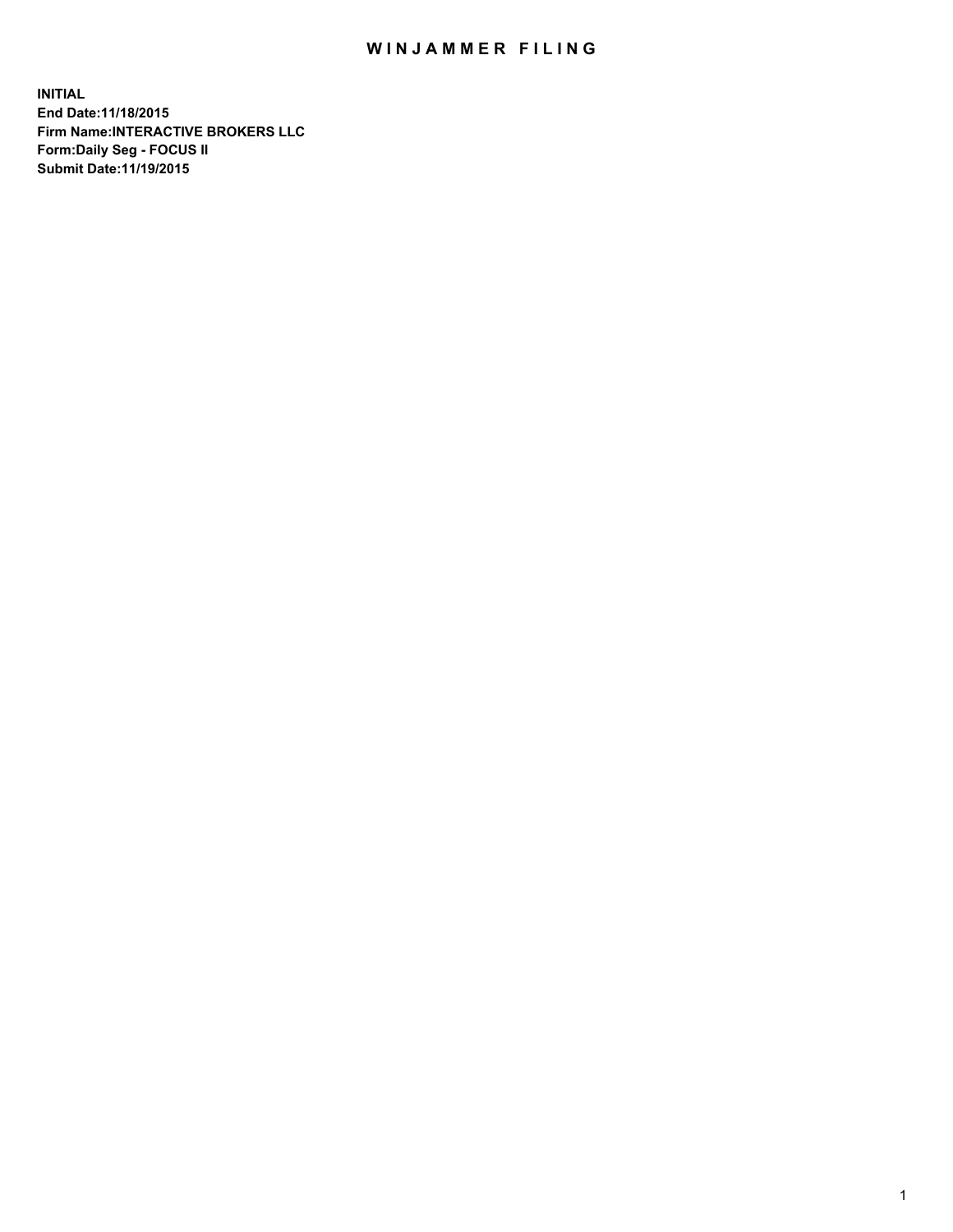## **INITIAL End Date:11/18/2015 Firm Name:INTERACTIVE BROKERS LLC Form:Daily Seg - FOCUS II Submit Date:11/19/2015 Daily Segregation - Cover Page**

| Name of Company<br><b>Contact Name</b><br><b>Contact Phone Number</b><br><b>Contact Email Address</b>                                                                                                                                                                                                                         | <b>INTERACTIVE BROKERS LLC</b><br><b>Alex Parker</b><br>203-618-7738<br>aparker@interactivebrokers.com |
|-------------------------------------------------------------------------------------------------------------------------------------------------------------------------------------------------------------------------------------------------------------------------------------------------------------------------------|--------------------------------------------------------------------------------------------------------|
| FCM's Customer Segregated Funds Residual Interest Target (choose one):<br>a. Minimum dollar amount: ; or<br>b. Minimum percentage of customer segregated funds required:% ; or<br>c. Dollar amount range between: and; or<br>d. Percentage range of customer segregated funds required between:% and%.                        | <u>0</u><br><u>155,000,000 245,000,000</u><br>00                                                       |
| FCM's Customer Secured Amount Funds Residual Interest Target (choose one):<br>a. Minimum dollar amount: ; or<br>b. Minimum percentage of customer secured funds required:% ; or<br>c. Dollar amount range between: and; or<br>d. Percentage range of customer secured funds required between: % and %.                        | $\overline{\mathbf{0}}$<br>80,000,000 120,000,000<br>00                                                |
| FCM's Cleared Swaps Customer Collateral Residual Interest Target (choose one):<br>a. Minimum dollar amount: ; or<br>b. Minimum percentage of cleared swaps customer collateral required:%; or<br>c. Dollar amount range between: and; or<br>d. Percentage range of cleared swaps customer collateral required between:% and%. | <u>0</u><br>0 <sub>0</sub><br><u>00</u>                                                                |

Attach supporting documents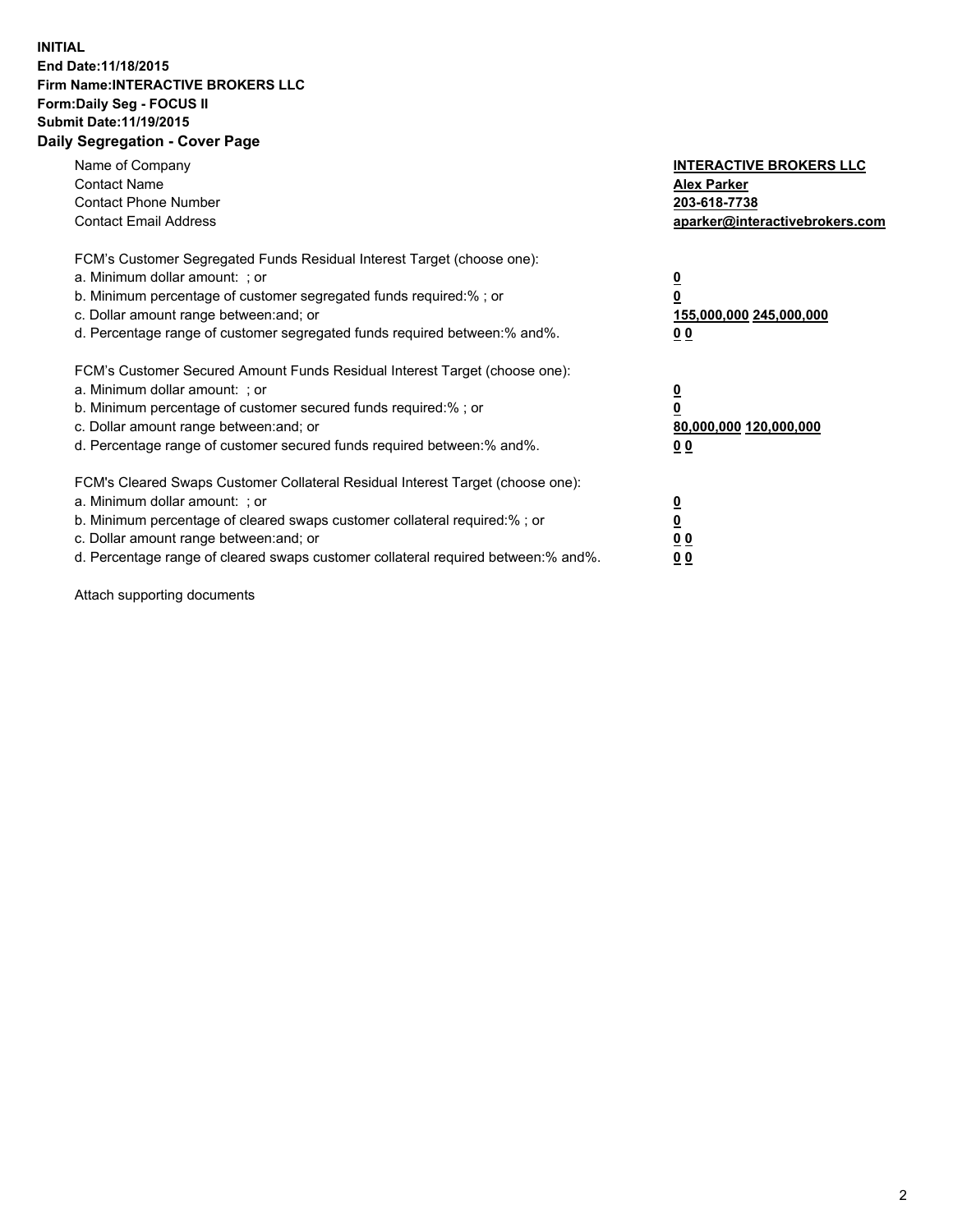## **INITIAL End Date:11/18/2015 Firm Name:INTERACTIVE BROKERS LLC Form:Daily Seg - FOCUS II Submit Date:11/19/2015 Daily Segregation - Secured Amounts**

|     | Daily Jegiegation - Jeculeu Alliounts                                                       |                                  |
|-----|---------------------------------------------------------------------------------------------|----------------------------------|
|     | Foreign Futures and Foreign Options Secured Amounts                                         |                                  |
|     | Amount required to be set aside pursuant to law, rule or regulation of a foreign            | $0$ [7305]                       |
|     | government or a rule of a self-regulatory organization authorized thereunder                |                                  |
| 1.  | Net ledger balance - Foreign Futures and Foreign Option Trading - All Customers             |                                  |
|     | A. Cash                                                                                     | 333,179,150 [7315]               |
|     | B. Securities (at market)                                                                   | $0$ [7317]                       |
| 2.  | Net unrealized profit (loss) in open futures contracts traded on a foreign board of trade   | 5,144,523 [7325]                 |
| 3.  | Exchange traded options                                                                     |                                  |
|     | a. Market value of open option contracts purchased on a foreign board of trade              | 21,899 [7335]                    |
|     | b. Market value of open contracts granted (sold) on a foreign board of trade                | -21,499 [7337]                   |
| 4.  | Net equity (deficit) (add lines 1. 2. and 3.)                                               | 338, 324, 073 [7345]             |
| 5.  | Account liquidating to a deficit and account with a debit balances - gross amount           | 964,966 [7351]                   |
|     |                                                                                             |                                  |
| 6.  | Less: amount offset by customer owned securities                                            | 0 [7352] 964,966 [7354]          |
|     | Amount required to be set aside as the secured amount - Net Liquidating Equity              | 339,289,039 [7355]               |
|     | Method (add lines 4 and 5)                                                                  |                                  |
| 7.  | Greater of amount required to be set aside pursuant to foreign jurisdiction (above) or line | 339,289,039 [7360]               |
|     | 6.                                                                                          |                                  |
|     | FUNDS DEPOSITED IN SEPARATE REGULATION 30.7 ACCOUNTS                                        |                                  |
| 1.  | Cash in banks                                                                               |                                  |
|     | A. Banks located in the United States                                                       | <b>149</b> [7500]                |
|     | B. Other banks qualified under Regulation 30.7                                              | 0 [7520] 149 [7530]              |
| 2.  | Securities                                                                                  |                                  |
|     | A. In safekeeping with banks located in the United States                                   | 388,259,168 [7540]               |
|     | B. In safekeeping with other banks qualified under Regulation 30.7                          | 0 [7560] 388,259,168 [7570]      |
| 3.  | Equities with registered futures commission merchants                                       |                                  |
|     | A. Cash                                                                                     | $0$ [7580]                       |
|     | <b>B.</b> Securities                                                                        | $0$ [7590]                       |
|     | C. Unrealized gain (loss) on open futures contracts                                         | $0$ [7600]                       |
|     | D. Value of long option contracts                                                           | $0$ [7610]                       |
|     | E. Value of short option contracts                                                          | 0 [7615] 0 [7620]                |
| 4.  | Amounts held by clearing organizations of foreign boards of trade                           |                                  |
|     | A. Cash                                                                                     | $0$ [7640]                       |
|     | <b>B.</b> Securities                                                                        | $0$ [7650]                       |
|     | C. Amount due to (from) clearing organization - daily variation                             | $0$ [7660]                       |
|     | D. Value of long option contracts                                                           | $0$ [7670]                       |
|     | E. Value of short option contracts                                                          | 0 [7675] 0 [7680]                |
| 5.  | Amounts held by members of foreign boards of trade                                          |                                  |
|     | A. Cash                                                                                     | 68,537,131 [7700]                |
|     | <b>B.</b> Securities                                                                        | $0$ [7710]                       |
|     | C. Unrealized gain (loss) on open futures contracts                                         | 5,534,407 [7720]                 |
|     | D. Value of long option contracts                                                           | 21,906 [7730]                    |
|     | E. Value of short option contracts                                                          | -21,499 [7735] 74,071,945 [7740] |
| 6.  | Amounts with other depositories designated by a foreign board of trade                      | 0 [7760]                         |
| 7.  | Segregated funds on hand                                                                    | $0$ [7765]                       |
| 8.  | Total funds in separate section 30.7 accounts                                               | 462,331,262 [7770]               |
| 9.  | Excess (deficiency) Set Aside for Secured Amount (subtract line 7 Secured Statement         | 123,042,223 [7380]               |
|     | Page 1 from Line 8)                                                                         |                                  |
| 10. | Management Target Amount for Excess funds in separate section 30.7 accounts                 | 80,000,000 [7780]                |
| 11. | Excess (deficiency) funds in separate 30.7 accounts over (under) Management Target          | 43,042,223 [7785]                |
|     |                                                                                             |                                  |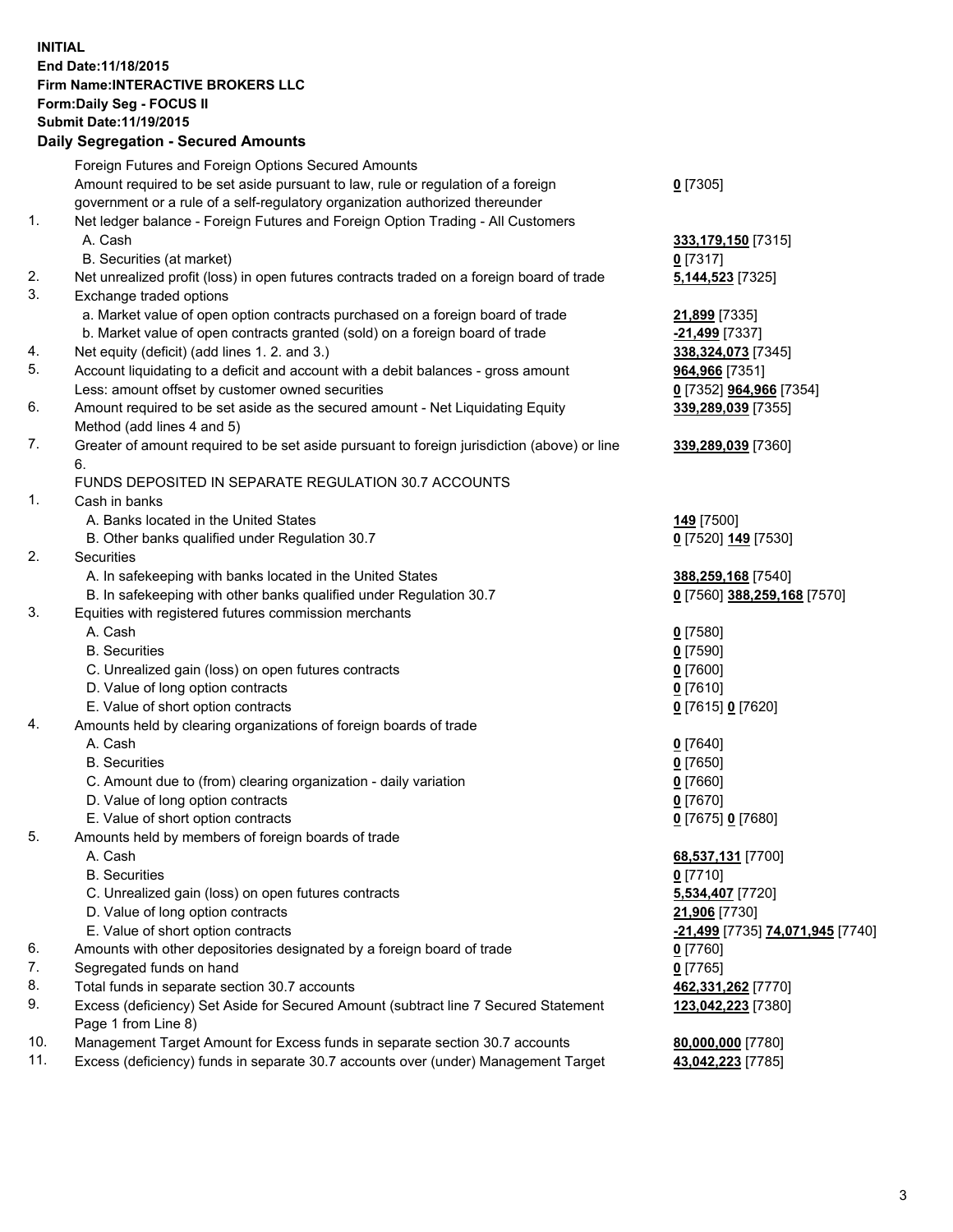**INITIAL End Date:11/18/2015 Firm Name:INTERACTIVE BROKERS LLC Form:Daily Seg - FOCUS II Submit Date:11/19/2015 Daily Segregation - Segregation Statement** SEGREGATION REQUIREMENTS(Section 4d(2) of the CEAct) 1. Net ledger balance A. Cash **2,728,345,742** [7010] B. Securities (at market) **0** [7020] 2. Net unrealized profit (loss) in open futures contracts traded on a contract market **-48,220,455** [7030] 3. Exchange traded options A. Add market value of open option contracts purchased on a contract market **90,867,849** [7032] B. Deduct market value of open option contracts granted (sold) on a contract market **-166,787,164** [7033] 4. Net equity (deficit) (add lines 1, 2 and 3) **2,604,205,972** [7040] 5. Accounts liquidating to a deficit and accounts with debit balances - gross amount **117,718** [7045] Less: amount offset by customer securities **0** [7047] **117,718** [7050] 6. Amount required to be segregated (add lines 4 and 5) **2,604,323,690** [7060] FUNDS IN SEGREGATED ACCOUNTS 7. Deposited in segregated funds bank accounts A. Cash **262,598,111** [7070] B. Securities representing investments of customers' funds (at market) **1,478,720,768** [7080] C. Securities held for particular customers or option customers in lieu of cash (at market) **0** [7090] 8. Margins on deposit with derivatives clearing organizations of contract markets A. Cash **22,381,731** [7100] B. Securities representing investments of customers' funds (at market) **1,142,214,992** [7110] C. Securities held for particular customers or option customers in lieu of cash (at market) **0** [7120] 9. Net settlement from (to) derivatives clearing organizations of contract markets **-24,737,263** [7130] 10. Exchange traded options A. Value of open long option contracts **90,836,840** [7132] B. Value of open short option contracts **-166,756,235** [7133] 11. Net equities with other FCMs A. Net liquidating equity **0** [7140] B. Securities representing investments of customers' funds (at market) **0** [7160] C. Securities held for particular customers or option customers in lieu of cash (at market) **0** [7170] 12. Segregated funds on hand **0** [7150] 13. Total amount in segregation (add lines 7 through 12) **2,805,258,944** [7180] 14. Excess (deficiency) funds in segregation (subtract line 6 from line 13) **200,935,254** [7190] 15. Management Target Amount for Excess funds in segregation **155,000,000** [7194] **45,935,254** [7198]

16. Excess (deficiency) funds in segregation over (under) Management Target Amount Excess